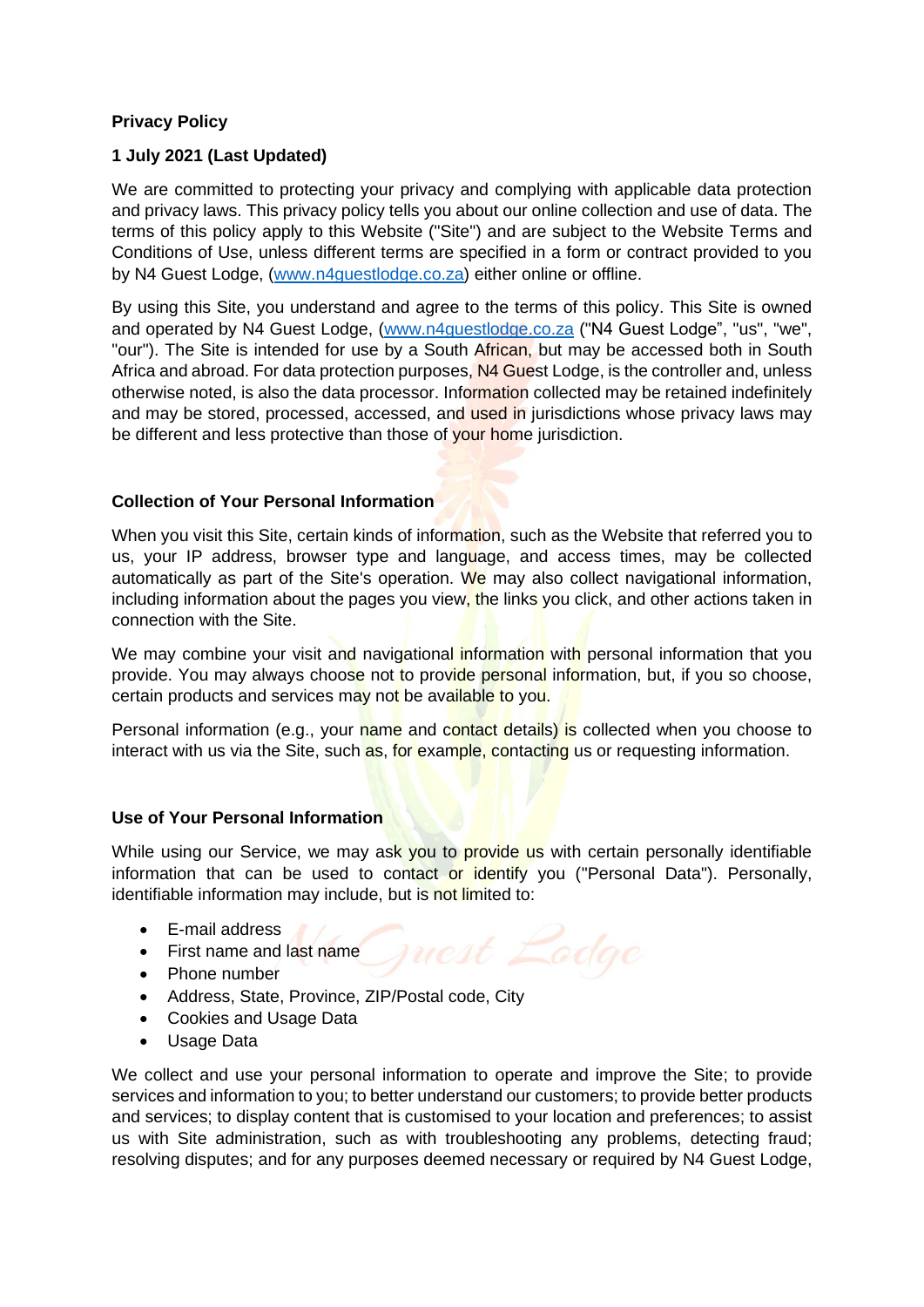[\(www.n4guestlodge.co.za\)](http://www.n4guestlodge.co.za/) to enforce the Website Terms and Conditions of Use and other terms or conditions applicable to any portion of the Site.

We may also use your contact information to enable ourselves to communicate with you. We may send transaction-related communications. We may also send you newsletters or marketing communications to inform you of new products or services or other information that may be of interest. If you do not wish to receive marketing communications, you should follow the "unsubscribe" instructions included within each communication. Please keep in mind that you will continue to receive transactional or account communications (e.g., confirmation emails and account statements), where applicable, if you choose not to receive marketing communications.

We may, for marketing purposes, disclose aggregate statistics (information about the user population in general terms) about your personal information to our advertisers, affiliates or business partners.

# **Data Sharing**

Sleeping Out, Safari Now, Afristay, SA Places, Rooms for Africa, Lekkerslaap/Travelground, SA Places, Trivago, SA-Venue and Agoda manage some of our reservations for our establishment. Your personal data will be submitted to Sleeping Out, Safari Now, Afristay, SA Places, Rooms for Africa, Lekkerslaap/Travelground, SA Places, Trivago, SA-Venue or Agoda for reservation management only; this data is processed to confirm your reservation and provide the details to the establishment to confirm your booking.

NightsBridge.com: We have teamed up with nightsbridge.com for our booking transactions located in Cape Town, South Africa. [\(www.nightsbridge.com\)](http://www.nightsbridge.com/) (hereafter nights bridge) to offer you our online reservation services. While we provide the content to this Website and you make a reservation directly and payment with nights bridge, the reservations are processed through nightsbridge.com. The information you enter into this Website will therefore also be shared between nightsbridge.com and us, its affiliates booking systems. This information may include personal data such as your name, contact details, payment details, the names of guests travelling with you, and any preferences you specified when making a booking.

Third-party service providers: We use service providers to process your personal data strictly on our behalf. This processing would be for purposes as included in this Privacy Statement, such as facilitating reservation payments, sending out marketing material, or analytical support services. These service providers are bound by confidentiality clauses and are not allowed to use your personal data for their own purposes or any other purpose.

Personal information collected by us may be stored and processed in South Africa or any other country in which we or our service providers or agents maintain facilities, and, by using this Site, you consent to any such transfer of information outside of your country.

# **Sharing of Your Personal Information**

Except as disclosed in this privacy policy, we do not share your personal information with any outside parties.

We may share your personal information with service providers who perform services on our behalf. Those companies or persons will be permitted to obtain only the personal information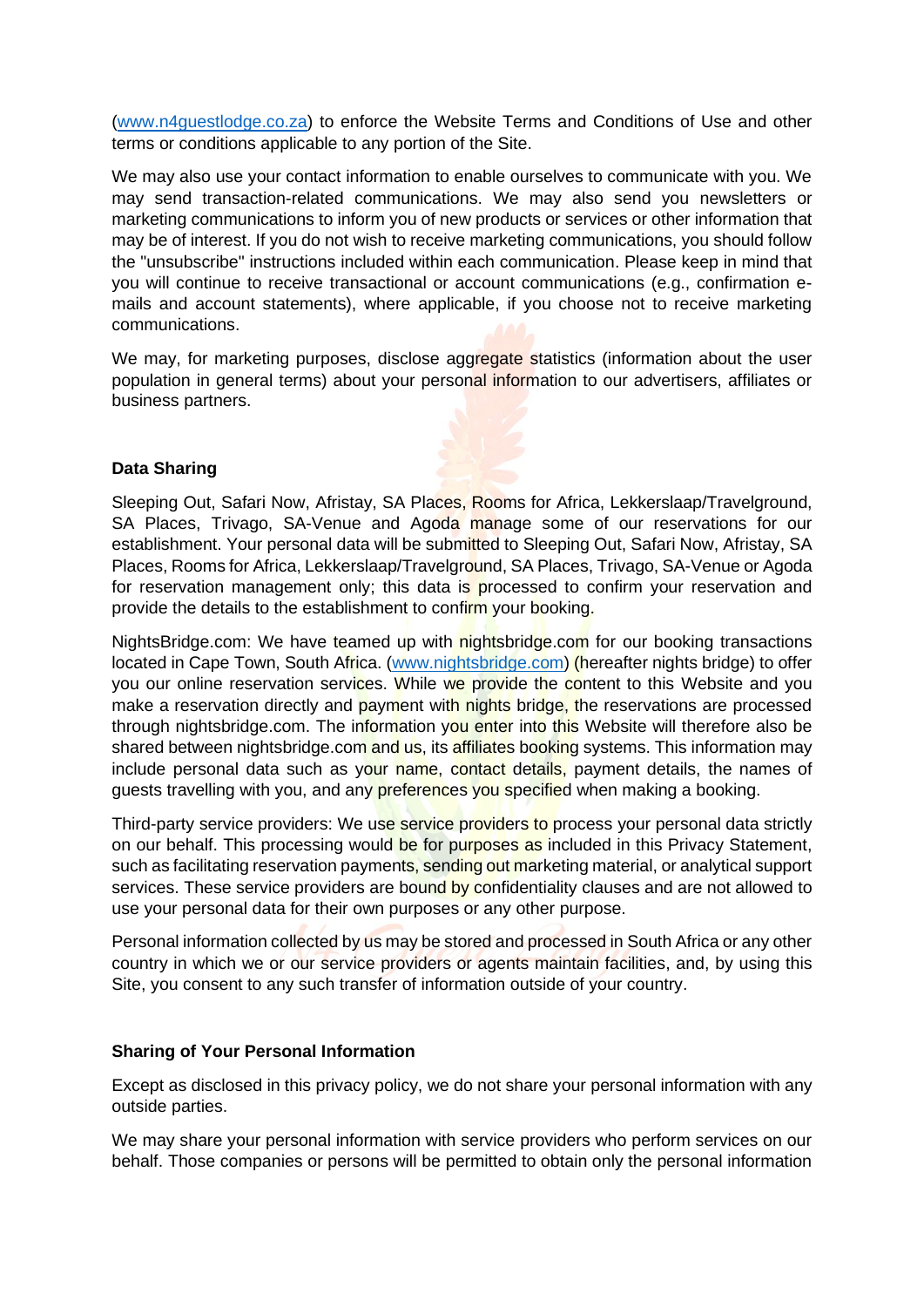they need to provide the Service. They are required to maintain the confidentiality of the information and are prohibited from using it for any other purpose.

Information about our users, including personal information, may be disclosed as part of any merger, acquisition, or sale of the company and/or its assets, as well as in the unlikely event of insolvency, bankruptcy, or receivership, in which case personal information would be transferred as one of the business assets of the company. We may notify you of such an occurrence as described in clause 13 below.

We reserve the right to disclose your personal information, without notice, if required to do so by law, or in the good-faith belief that such action is reasonably necessary to comply with legal process, respond to claims, or protect the rights, property or safety of our company, employees, users, or the public.

## **Security of Your Personal Information**

Whilst we cannot guarantee the absolute security of your personal information, we take all commercially reasonable steps and measures to keep it secure and protect it from loss, misuse, unauthorised access or disclosure by following generally accepted security policies and rules. However, we cannot accept any liability whatsoever for any unauthorised access or loss of personal information despite our best endeavours.

#### **Personal Information Preferences**

We respect your right to make choices about the use and disclosure of your personal information. If at any time you decide that you do not want to receive marketing communications from us, please let us know by sending an e-mail to [bookings@n4guestlodge.co.za.](mailto:bookings@n4guestlodge.co.za)

If you choose not to receive marketing communications, please be advised that you may continue to receive transactional or account communications (e.g. confirmation e-mails and account statements), where applicable.

#### **Access to Your Personal Information**

You can write to N4 Guest Lodge, [\(www.n4guestlodge.co.za\)](http://www.n4guestlodge.co.za/) at any time to obtain details of the personal information we may hold about you at the following address:

PO Box 899

Waterfall Mall

Rustenburg

0323

Please quote your name and address and a brief description of the information you want a copy of to enable us more readily to locate your data.

We will take all reasonable steps to confirm your identity before providing you with details of any personal information we may hold about you. We may charge a fee to cover the reasonable administration costs involved.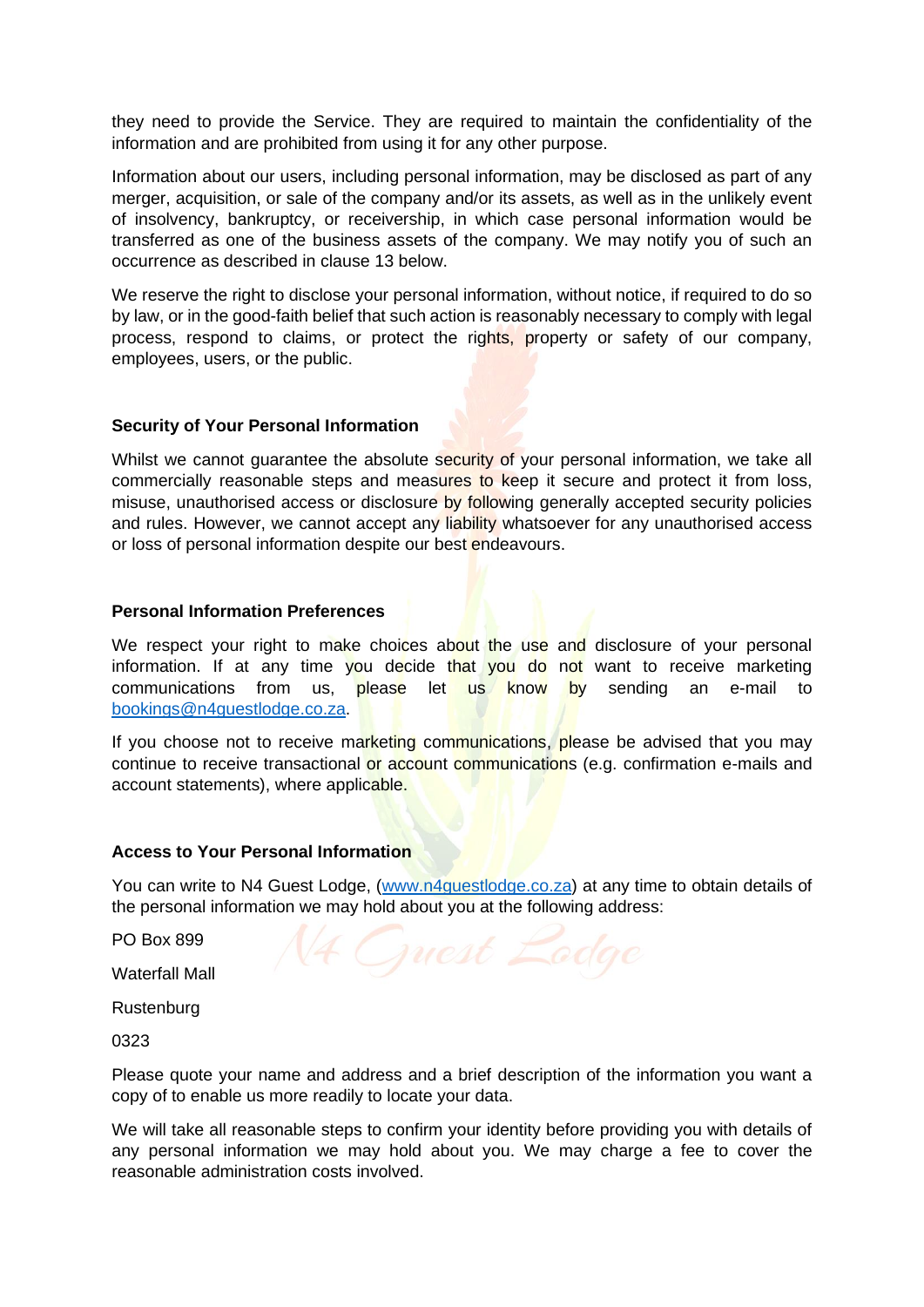## **Use of Cookies and Other**

N4 Guest Lodge, may use "cookies" to enable you to sign in to our services and to help personalise your online experience. A cookie is a small text file that is placed on your hard drive. Cookies contain information, including personal information that can later be read by a Web server in the domain that issued the cookie to you. The information that cookies collect may include the date and time of your visit, information that you provided when subscribing to communication or signing up for a service, and your navigational history.

In some cases, our third-party service providers may use cookies on our Site. We have no access to or control over these cookies. This privacy statement covers the use of cookies by N4 Guest Lodge only, and does not cover the use of cookies by third parties.

You have the ability to accept or decline cookies. Most browsers automatically accept cookies, but you can usually modify your browser setting to decline cookies. If you choose to decline cookies, you may not be able to sign in or use any interactive features of our Site and services that depend on cookies.

In addition to cookies, we may use other technologies, including single-pixel images on our Site and in promotional e-mail messages or newsletters. These tiny electronic images assist us in determining how many users have visited certain pages or opened messages or newsletters. We do not use these images to collect personal information.

## **We use the collected data for various purposes:**

- To provide and maintain the Service
- To notify you about changes to our Service
- To allow you to participate in interactive features of our Service when you choose to do so
- To provide customer care and support
- To provide analysis or valuable information so that we can improve the Service
- To monitor the usage of the Service
- To detect, prevent and address technical issues
- Transfer Of Data

Your information, including Personal Data, may be transferred to - and maintained on computers located outside your state, province, country, or other governmental jurisdiction where the data protection laws may differ from those from your jurisdiction.

If you are located outside South Africa and choose to provide information to us, please note that we transfer the data, including Personal Data, to South Africa and process it there.

Your consent to this Privacy Policy followed by your submission of such information represents your agreement to that transfer.

#### **Examples of Cookies we use:**

Session Cookies. We use Session Cookies to operate our Service.

Preference Cookies. We use Preference Cookies to remember your preferences and various settings.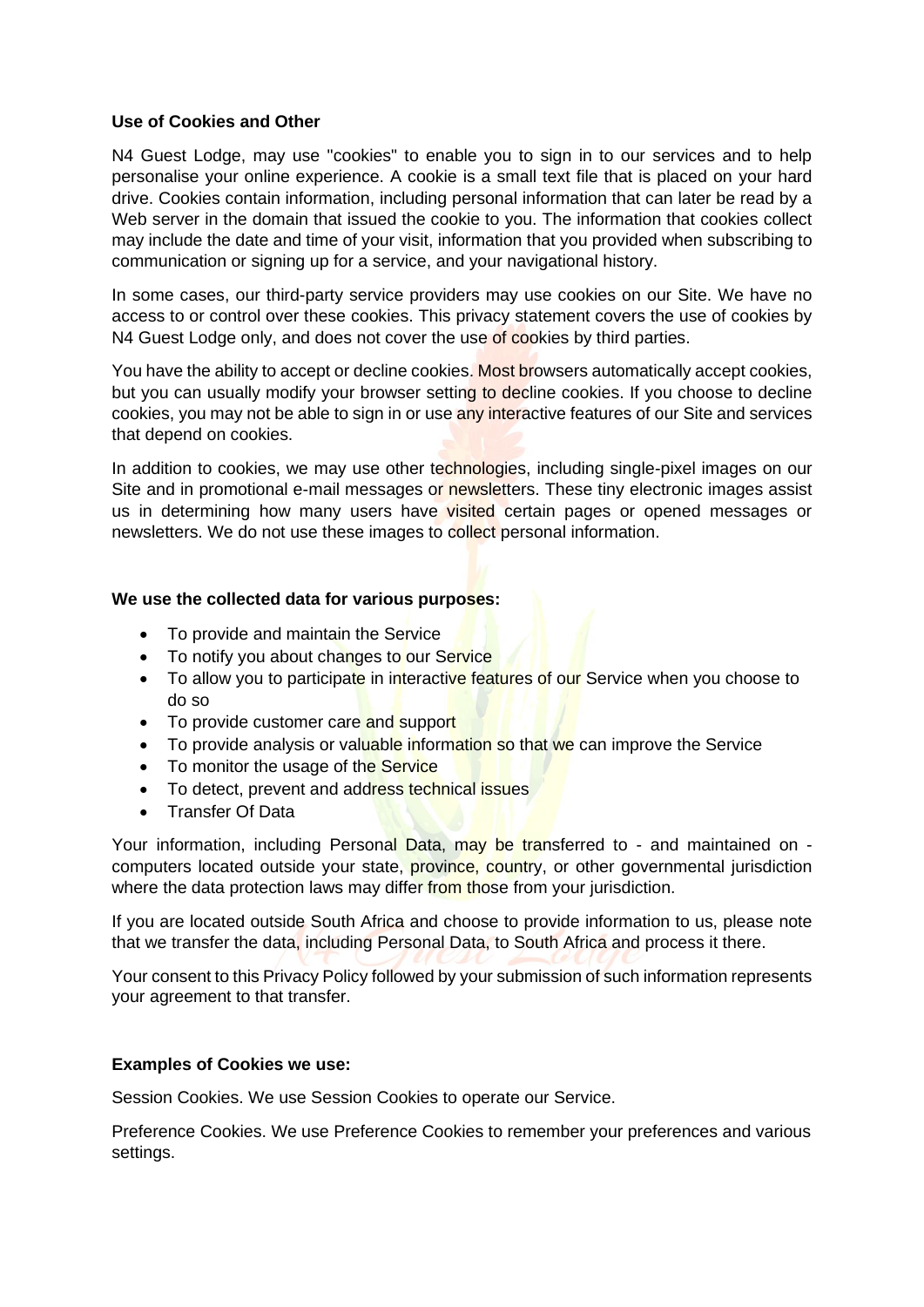Security Cookies. We use Security Cookies for security purposes.

#### **Use of Data**

## **Analytics and advertising**

Our Service uses Google AdWords. AdWords is an online advertising program. Their advertisement policy can be found at<https://support.google.com/adspolicy/>

As part of Google AdWords, we use so-called conversion tracking. When you click on an ad served by Google, a conversion tracking cookie is set. Cookies are small text files that your internet browser stores on your computer. These cookies expire after 30 days and are not used for the personal identification of the user. Should the user visit certain pages of the Website and the cookie has not yet expired, Google and the Website can tell that the user clicked on the ad and proceeded to that page.

Each Google AdWords advertiser has a different cookie. Thus, cookies cannot be tracked using the Website of an AdWords advertiser. The information obtained using the conversion cookie is used to create conversion statistics for the AdWords advertisers who have opted for conversion tracking. Customers are told the total number of users who clicked on their ad and were redirected to a conversion tracking tag page. However, advertisers do not obtain any information that can be used to identify users personally. If you do not want to participate in tracking, you can opt-out of this by easily disabling the Google Conversion Tracking cookie by changing your browser settings. In doing so, you will not be included in the conversion tracking statistics.

The website operator has a legitimate interest in analysing user behaviour to optimise both its Website and its advertising.

For more information about Google AdWords and Google Conversion Tracking, see the Google Privacy Policy:<https://policies.google.com/privacy>

You can configure your browser to inform you about the use of cookies so that you can decide on a case-by-case basis whether to accept or reject a cookie. Alternatively, your browser can be configured to automatically accept cookies under certain conditions or to always reject them, or to automatically delete cookies when closing your browser. Disabling cookies may limit the functionality of our Service or other websites.

# **Plugins and tools**

This Service uses the TripAdvisor-Widget. It is operated by TripAdvisor LLC, 400 1st Avenue, Needham, MA 02494, USA.

To use the TripAdvisor-Widget, it is necessary to set cookies and save your IP address. This information is generally transmitted to a TripAdvisor server in the USA and stored there. The provider of this Service has no influence on this data transfer.

The use of the TripAdvisor-Widget is in the interest of making our Service appealing.

Further information about handling user data, can be found in the data protection declaration of Tripadvisor:<https://tripadvisor.mediaroom.com/us-privacy-policy>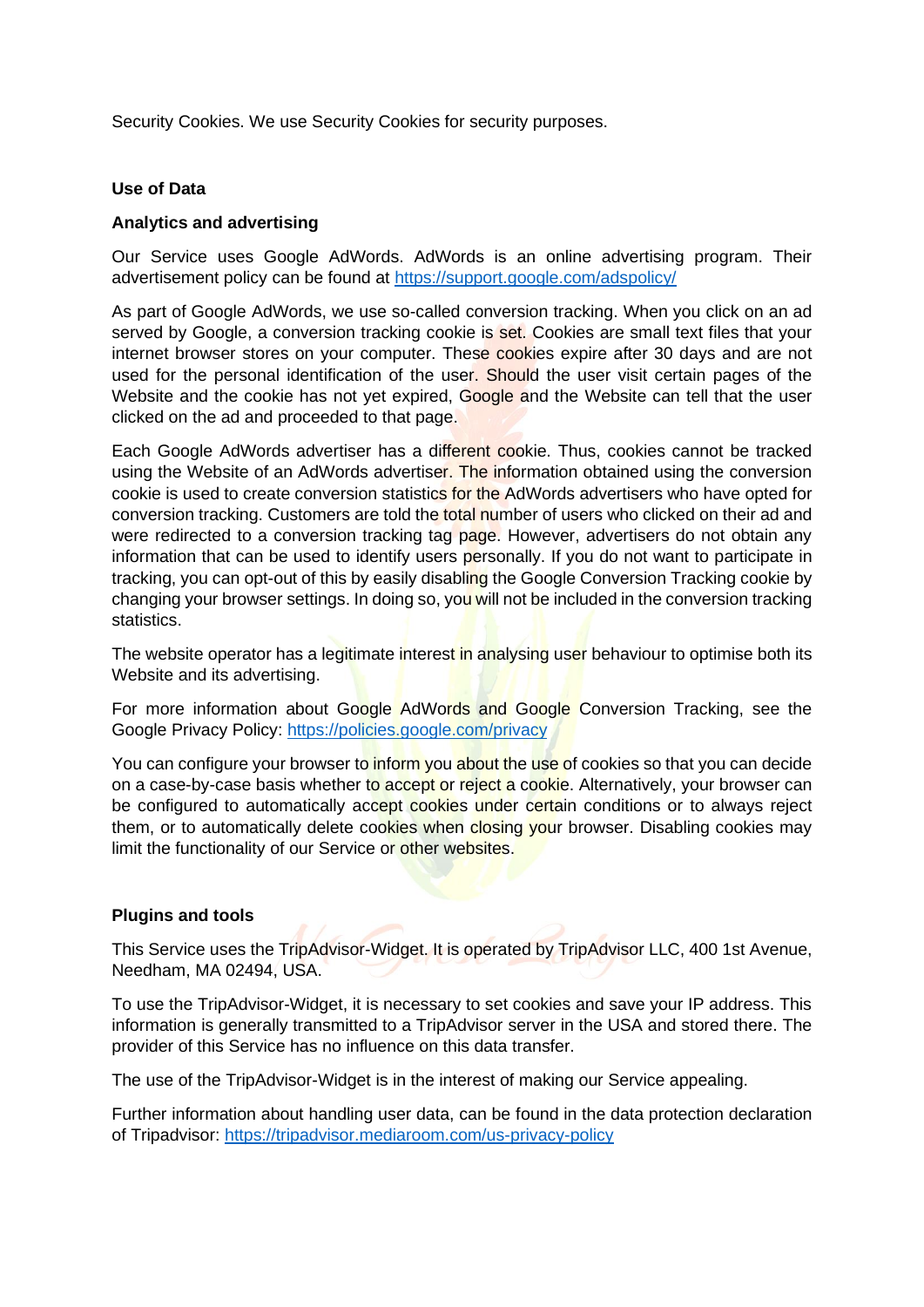# **Google Maps**

This Service uses the Google Maps map service via a Link. It is operated by Google Inc., 1600 Amphitheatre Parkway, Mountain View, CA 94043, USA.

To use Google Maps, it is necessary to save your IP address. This information is generally transmitted to a Google server in SA and stored there. The provider of this Service has no influence on this data transfer.

The use of Google Maps is in the interest of making our Service appealing and facilitating the location of places specified by us on the Service.

Further information about handling user data, can be found in the data protection declaration of Google at<https://policies.google.com/privacy>

## **Business Transaction**

If N4 Guest Lodge, is involved in a merger, acquisition or asset sale, your Personal Information may be transferred as a business asset. In such cases, we will provide notice before your Personal Information is transferred and/or becomes subject to a different Privacy Policy.

## **E-Mail Monitoring**

We provide e-mail addresses on the Site which enable you to contact us. In order to check for viruses and the presence of inappropriate content, we reserve the right to intercept, monitor and inspect all material and information transmitted over our system.

#### **Minors**

We do not intend to offer services to or solicit or collect personal information from anyone under the age of 18. If you are under 18, you should not use or enter information on this Site.

#### **Links**

We may link to Websites that have different privacy policies and practices from those disclosed here. We assume no responsibility for the policies or practices of such linked sites, and encourage you to become acquainted with them prior to use.

#### **Disclaimers**

N4 Guest Lodge intends to take commercially reasonable precautions to abide by this privacy policy. Nevertheless, in the event that we do not comply with all terms contained in this privacy policy, you agree, by using this Site and by submitting information to this Site, that your sole and exclusive remedy against N4 Guest Lodge will be to have us promptly correct the handling of your information in the future to accord with this privacy policy and to notify anyone to whom N4 Guest Lodge directly transferred any information of the correct information or to cease using such information.